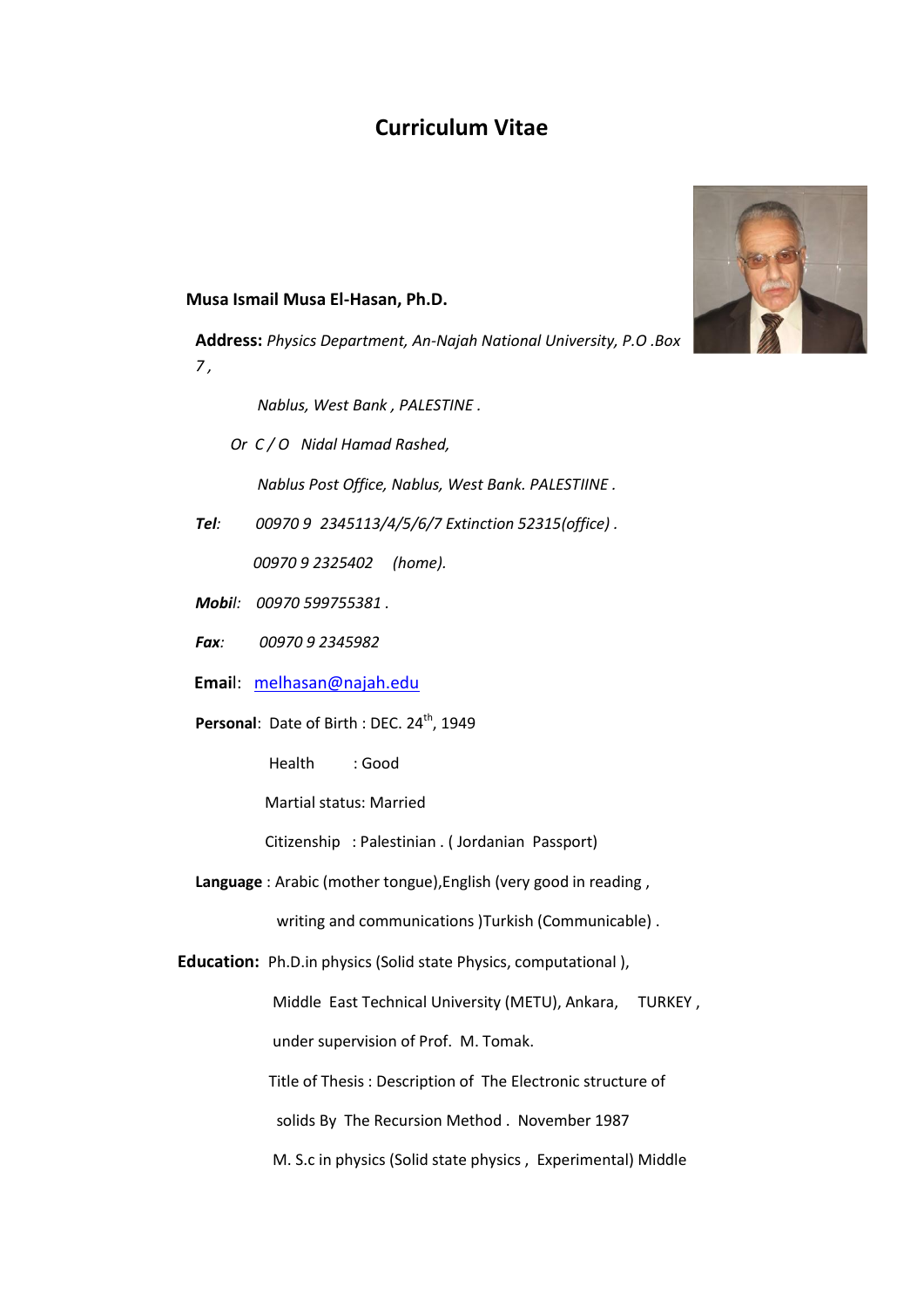East Technical University (METU), Ankara TURKEY, under supervision of Prof . M. Ersin Ozsan . Title of Thesis : Some Electrical And Photoelectrical Properties of Au- CdS Schottky Diodes and CdS Thin Films . September 1980 B.Sc. in Physics , University of Jordan , Amman Jordan (1974)

# **Professional appointments :**

| $2010 - Now$  |               | Associate Professor, Physics Department                          |
|---------------|---------------|------------------------------------------------------------------|
|               |               | An Najah National University, Nablus, Palestine                  |
| 2012-2013     |               | cepetical leave to Palestine Technical University Khadori (PTUK) |
|               | $1987 - 2010$ | Assistant Professor, Physics Department.                         |
|               |               | An-Najah National University, Nablus Palestine.                  |
| 1984 - 1987   |               | Teaching Assistant, Physics Department METU, .                   |
|               |               | Ankara Turkey                                                    |
|               | 1981-1984     | Instructor, Physics Department                                   |
|               |               | An-Najah National University . Nablus Palestine                  |
| $1978 - 1980$ |               | Research Assistant, Physics Department METU, Ankara,             |
|               |               | Turkey                                                           |
| $1974 - 1976$ |               | High school Physics Teacher, High schools in Nablus,             |
|               |               | Palestine.                                                       |

# **Administration**

( 1996-1997 ,2005-2009 , 2011-2012) : Chairman of Physics Department An-Najah National University

(2005-2012) : Coordinator for the graduate program

In physics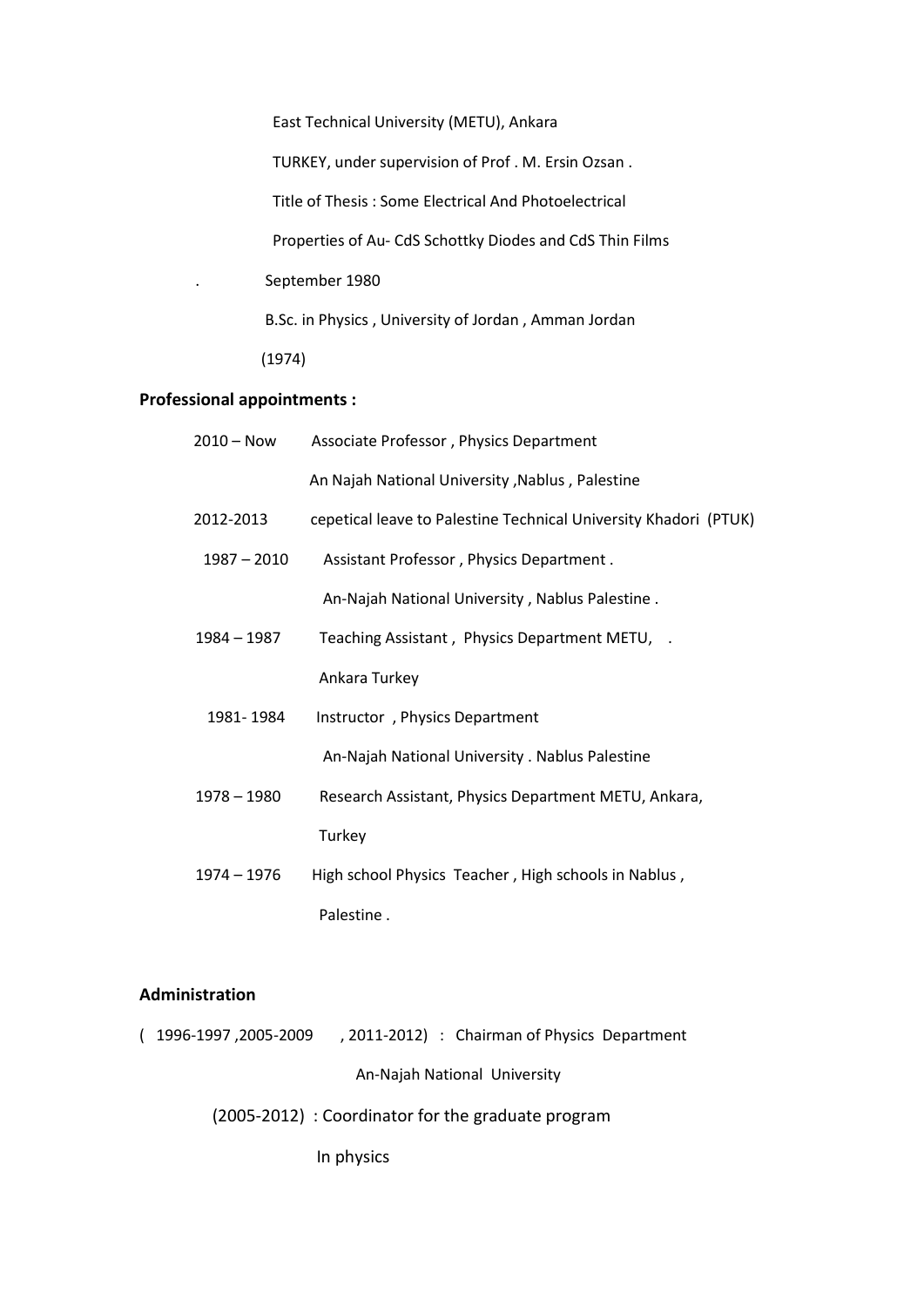#### **Professional Activities :**

Member of Palestinian Physical Society (PPS) .

1995-1997,2005-2012 : Member of Faculty of science board .

- 2005-2012 : Member of University board .
	- 1992-1996 : Member of University General Safety comity in Faculty of science
	- 1987-Persent Member and Head of Labs. Development comity in Physics department .

Founder and member of computational physics

comity in physics department .

1998,2000,2002, Member of the science fair comity in Faculty of

2004,2006 , 2008 Science and head of the comity in Physics .

Department

1997 – 2002, 2005-2012 : Head of Physics Graduate program comity

### **Research Experience :**

#### **Experimental :**

I have some experience in thin film evaporation and electrical ,

photoelectrical measurements for semiconductors thin films .

Also preparing and characterizing Schottky diodes on CdS

single crystals .

I did indoor Radon concentration measurements

in some buildings in Nablus city, and Radon concentration

measurements in soil in Arrabeh Jeneen Area

### **Computational :**

I used Recursion Method to study electronic structure and local density of states for transition metals , semiconductors Si, Ge and their binary alloys ,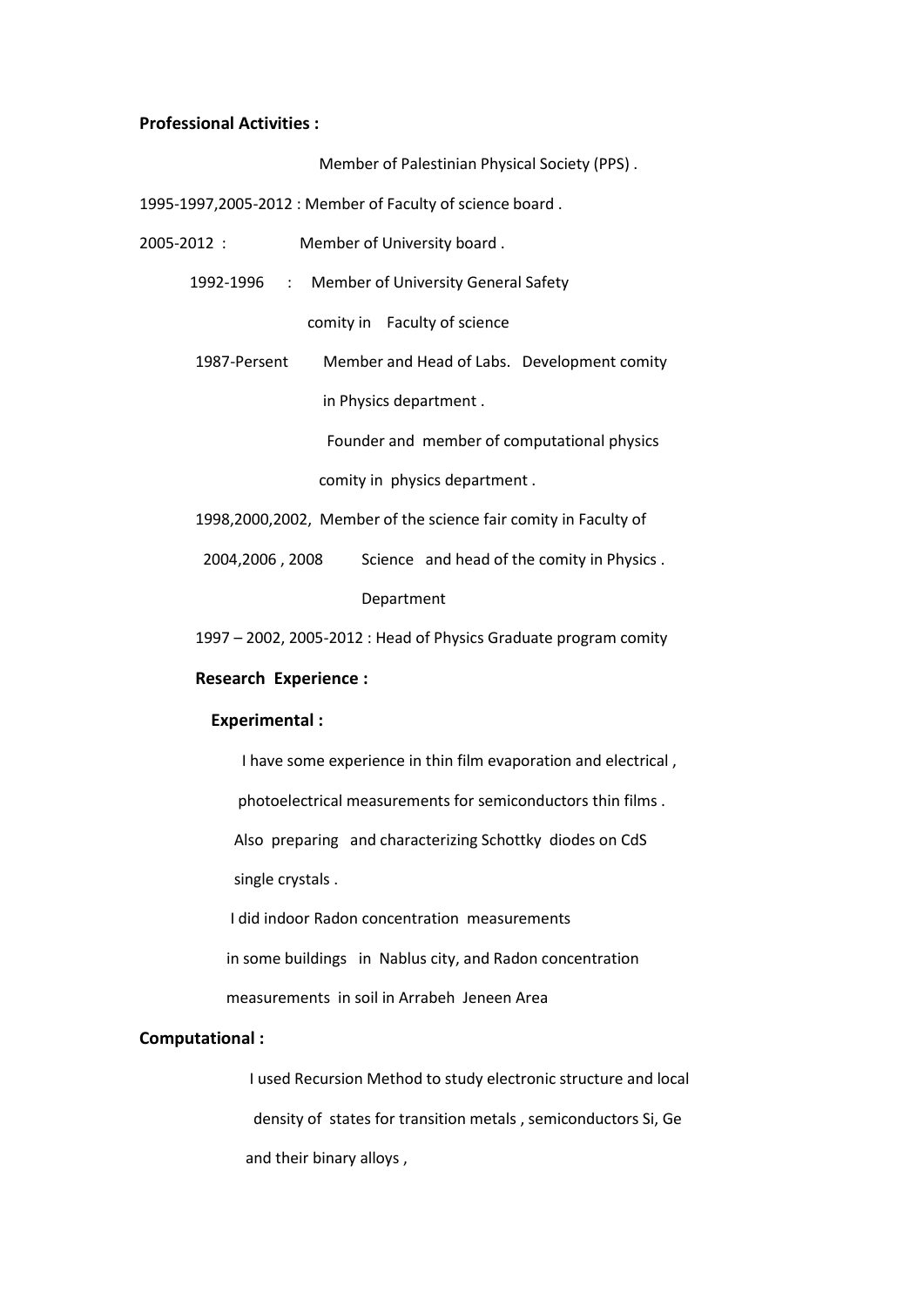III-V compounds and their ternary and quaternary alloys were also studied using the same method (Recursion). Also FP-LAPW method (WIEN2K Code) is now in use to study III- V nitrides in addition to other III-V compounds and their alloys . We are studying structural, electronic and magnetic properties for these materials.

#### **Current research interest :**

 Radon concentration in air , water and soil . Electromagnetic wave pollution (mobile phone stations , H.T power lines ) . magnetic properties of magnetic semiconductors , or diluted magnetic semiconductors ,(DMS) by Recursion method and FP-LAPW method . Carbon nano tubes and quantum dots

#### **Teaching Experience :**

#### **Middle East Technical University (METU):**

 I thought general physics labs for engineers , PHYS 105 and PHYS106 general physics Labs for physics students and quantum physics Labs PHYS 400

### **An Najah National University**

.

 Solid state physics for both graduate 422551 and under graduate 22371 22471 Graduate Seminar 422591 . Solid state electronics (minor electronics 26331) . Solid state electronics for Electrical Engineering 63464 . Thermodynamics (22241) , Wave and Optics 22221, Modern physics (22242) , Classical Mechanics 22352 Electricity and Magnetism 22351. Computers in Physics 22301 General physics I , II and III (22101 ,22102 and 22203 )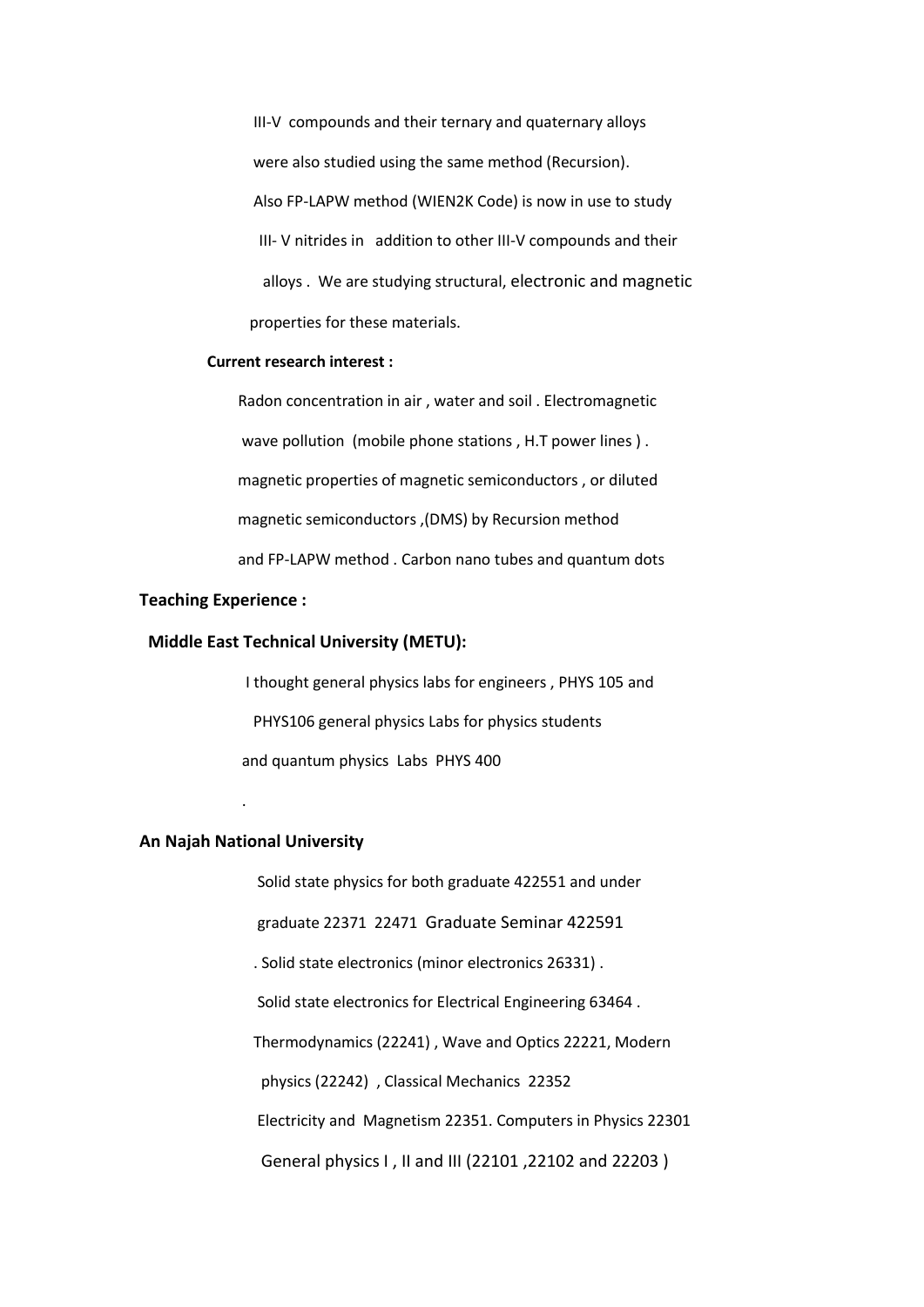All Labs in physics department

# (22107,22108 ,22110,22112,22113,22115,22213,22313,and 22413) .

# **Palestine Technical University Khadori (PTUK)**

General Physics I (15020101) and General Physics II (15020102)

General Physics Lab. I (15020105) and General Physics Lab. II (15020106)

Radiation Physics (15020341) ,Solid State Physics (15020471)

Introduction to Biomedical Physics (15020476)

Thermodynamics (15020261)

Physics Lab. I (15020217) Physics Lab. II (15020327) ,Advance Physics Lab. 15020356

Graduation Project

I have good experience in constructing and designing experiments for undergraduate physics labs since I have participated in forming labs in both Physics Department of

An Najah National University and recent established physics department in Palestine Technical University Khadori (PTUK) and preparing lab manuals for these labs and

almost I taught all labs in both departments

### **Supervisions :**

M.Sc . Thesis for Rezek Estate

Title : Electronic structure of some Quaternary Alloys Recursion Method (2000)

M.Sc Thesis for Baseemeh Daas.

Title :First Principle Electronic structure Calculations of Ternary alloys , BN<sub>x</sub> P<sub>1-x</sub>,

 $Ga_xB_{1-x}N$  and  $B_xIn_{1-x}N(2008)$ 

M.Sc Thesis for Maysa Tayseer Atatrih .

Title : Preparation of Cds/ ZnS Thin Films for photovoltaic purposes (2010)

M.Sc Thesis for Mursi Ardah

Title : Measurement of Radon concentrations in soil in Arrabeh ,Jeneen Area

(In progress)

M.Sc Thesis for Hadeel Abu Ras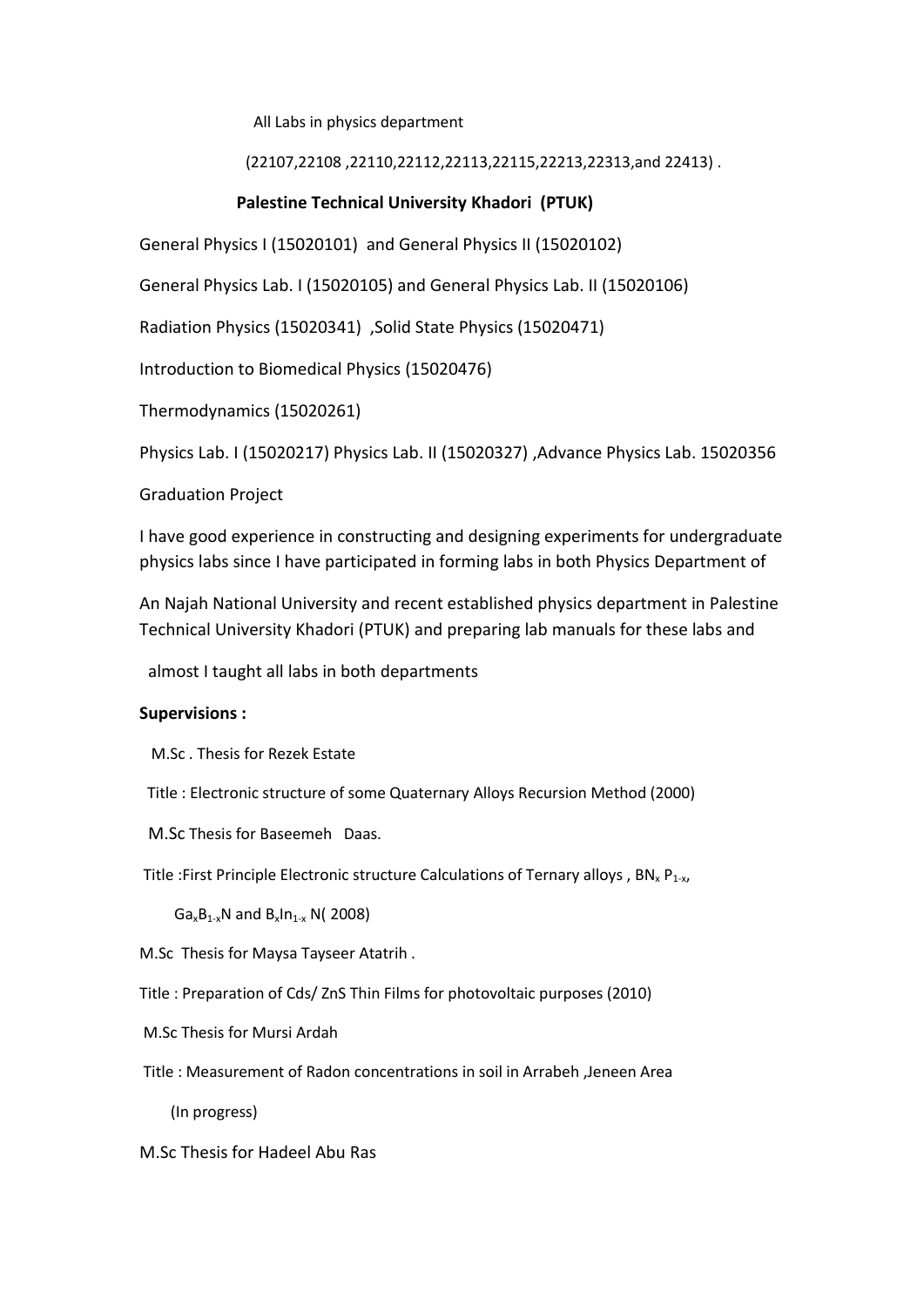Title : The Effect of Light Intensity on Blood Pressure, Heart Pulse Rate , Blood Oxygen Saturation and Temperature of Children in Schools in Jenin City (2012)

M.Sc Thesis of Asmahan Tiryaki

Title : The Electronic Band Structure of Graphene and Carbon Nanotubes (2013)

M.Sc Thesis for Ayham Al Shaer

Title : Thermal Properties of Two Electron Quantum Dot in an External Magnetic Field by Variation Method( 2015) ( in Progress )

### **Conferences and workshops :**

1-Research workshop in condensed matter, Atomic and

Molecular Physics, 22 June-4 September , 1987 ,ICTP , TRIESTE,

IT AL Y

2-Research workshop in condensed matter , Atomic and ,

Molecular Physics 15 June-8 September 1988,ICTP, TRIESTE,ITALY .

3- Amman second conference on condensed matter, March 20-

24,1989 , Jordan University , Amman JORDAN .

4- Research workshop in condensed matter , Atomic and

Molecular Physics , 18 June -24 September , 1989, ICTP ,TRIESTE,

ITALY .

5-Research workshop in condensed matter , Atomic and Molecular

Physics , 18 June -28September 1990 ICTP , TRIESTE , IT ALY .

6-First symposium on recent developments on computational

condensed matter physics . (16-18) Nov.1992 . Yarmouk University ,

Irbid, JORDAN

 7- College on computational Physics (17May-11June ) 1993 ICTP ,TRIESTE,ITALY.

 8-Research Workshop on condensed matter physics Atoms and molecular physics 12 June -18August 1995 ICTP,TRIESTE,ITALY. 9-Third Symposium on Computational Condensed Matter Physics (3-5)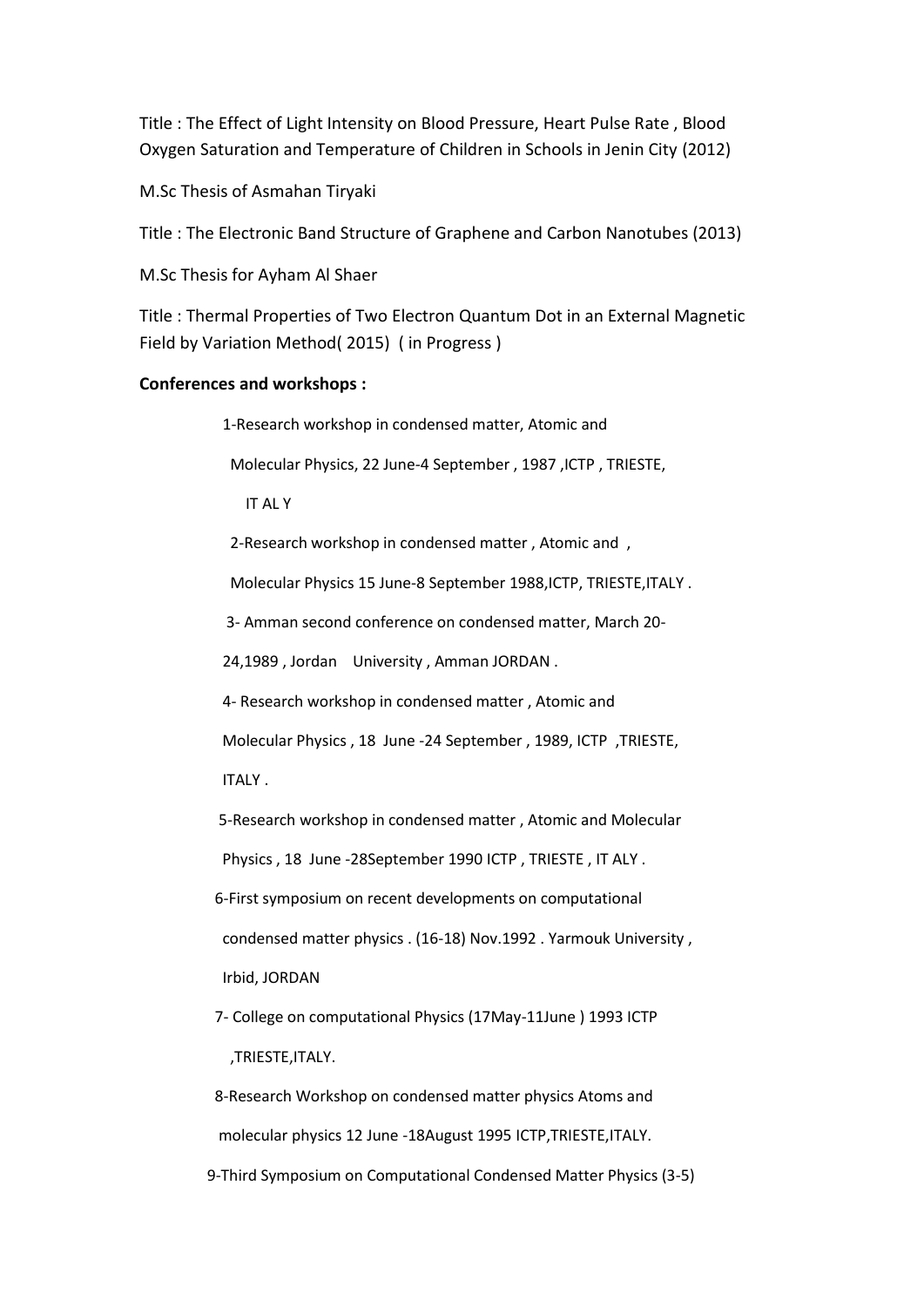Nov . 1997 , Yarmouk University, Irbid, JORDAN .

- 10-The second Palestinian Physics Symposium (11-12April) 2000,Al- Quds University College of Science and Technology , Abu Dees, Jerusalem PALESTINE
- 11-Fourh International Conference on Condensed Matter Physics ,

(18-22April),2000 , Jordan University , Amman , JORDAN .

 12- The Palestinian Physics Conference "Condensed Matter and Applications", (3-4May) 2000, , Nablus ,

PALESTINE .

13-25<sup>th</sup> International Nathiagali Summer College on Physics and Contemporary Needs, (26june-16<sup>th</sup> july), 2000, Bhurban, Murree Hills ,PAKISTAN .

- 14- Second Physics Conference 2007,7 & 8 May 2007 An-Najah , National University Nablus, PALESTINE .
- 15 Palestinian Conference on Modern Trends in Mathematics and Physics II (2-4August 2010 ) An-Najah National University Nablus, PALESTINE .
- 16- International g4raduate Conference on Science ,Humanities And Engineering (2011) 4,5 /5/ 2011, An Najah National University, Nablus PALESTINE

#### **List of Publications** :

- 1. The effect of Light Intensity on Blood Pressure , Heart Pulse Rate, Blood Oxygen Saturation and Temperature of Children in Jenin City Schools. An Najah Journal of Research ,vol 29 (2015) (accepted)
- 2. The Effect of infrared laser on the activation energy of CR-39

Polymeric detectors . G Saffarini , Nidal Dwaikat , **Musa El Hasan,**

Faminobu Sato , Yushi Kato and Toshiyuki Iida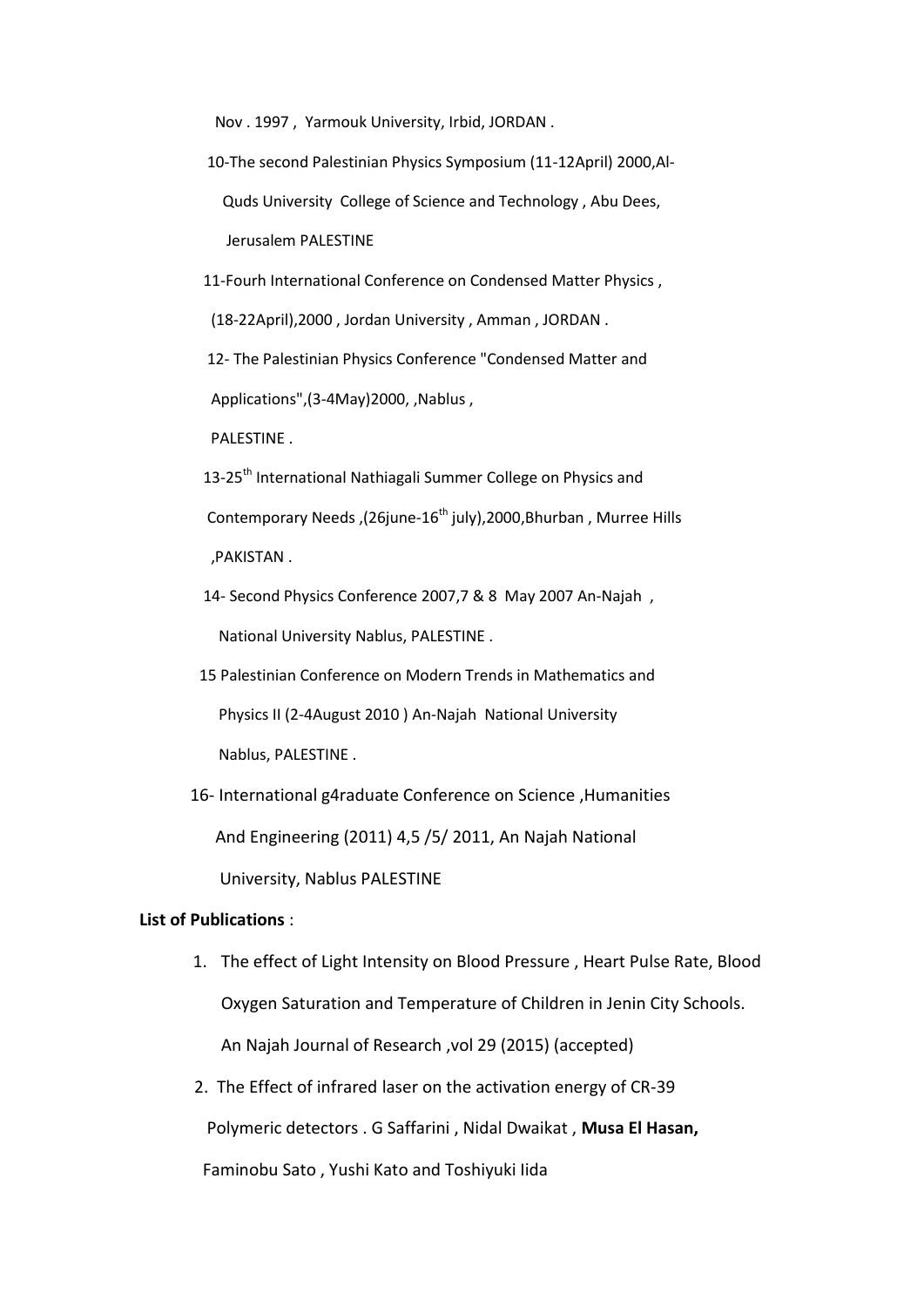Nuclear Instruments and Methods in Physics Research A. 680 (2012) 82-85

- 3- The energy gap of ScN in the rocksalt phase obtained with LAD/GGA+U<sup>SIC</sup> Aproximation in FP-LAPW method. M.S. Abu-Jafar A.M .Abu-Labdeh and **M. El Hasan**, computatinal materials sience , 50 ,(2010),269-273
- 4. A fast method for the determination of the efficiency coefficient of Bare CR-39 detector , Nidal Dwaikat , **Musa El Hasan** ,Masto Sueyasu Wataru Kada, Fuminobu Sato , Yushi Kato , G. Saffarini , Toshiyuki Iida, Nuclear Instruments and Methods in Physics Research B, 268,(010)

3351-3355

- 5- The Electronic Band Structure of InN , InAs and InSb Compounds Rezek Mohammed , Senay Katircioglu. And **M . El-Hasan** , J.Mater Sci, 43 (2008) 2935-2946
- 6- CR-39 detector compared with Kodalpha film type (R115) in terms

of Radon concentration , Nidal Dwaikat ,Ghassan Safarini

**Musa El-Hasan** and Toshiyki Iida , Nuclear Instruments & Methods

In Physics Research A 574,(2007) 289

7- Energy Gap dependence of anion concentration for GaInAsP Quaternary alloy by recursion method , **M. El-Hasan** and R . Estateh

, Mod . Physics . Lett. B, Vol . 18 No.18 (2004) 955.

8- Electronic structure of GaInAsP quaternary alloy by the recursion

method . **M. El- Hasan** . Int . J . Mod . Physics . B ,

vol3 ,No. 1 ( 1999) 97-106

9 Electronic structure of GaInAsSb quaternary alloy by Recursion

Method , **M. El- Hasan** and H. Alayan , IL NUOVO CIMENTO 20 D

.No.12 (1998 )1871

10- Electronic structure of GaInAs and InAsP by the recursion method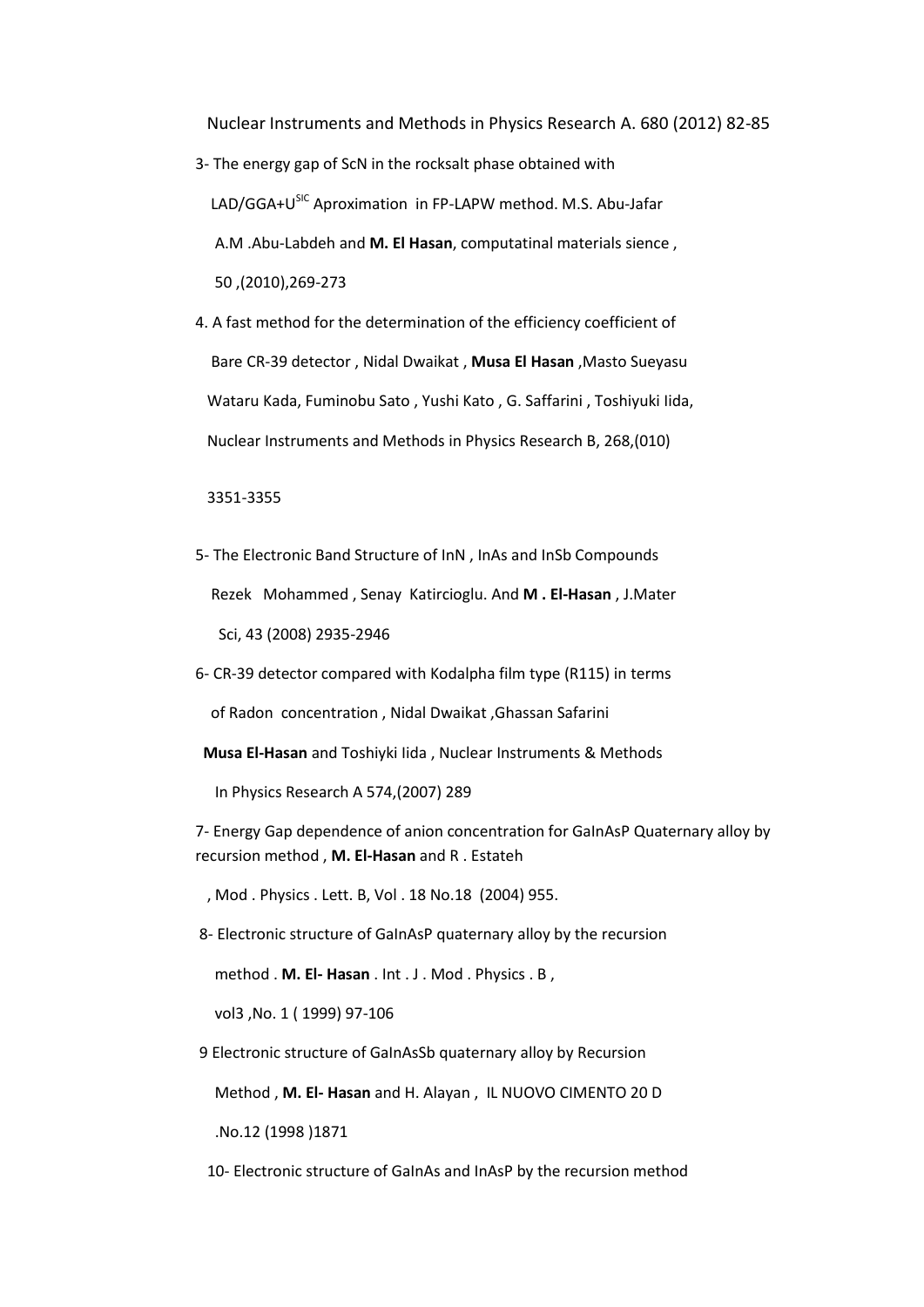**M. El-HASAN** (An Najah J . of Res . Vol. III no .9 (1995) 7 .

11- The electronic structure of GaAlAs alloy by the recursion method

**M. El-Hasan** and M. Tomak. Turkish Jornal of Physics 13 (1989) 229-238

12 -The electronic structure of InGaP alloy by the Recursion method

**M. El Hasan** and M . Tomak, IL NUOVO CIMENTO Vol .

10 D No. 3 ,( 1988 ) 323..

#### **Reports :**

1- Electronic Structure of Crystalline NaSn , **M. El-Hasan** and M . Tomak ,

IC/86/273 internal report . ICTP,TRIESTE,Oct.1986 .

2- Electronic structures of NaSn, **M . El-Hasan** and M . Tomak , IC/87/239 internal report ICTP TRIESTE . August 1987

3- The Electronic structure of Ga AsP and Ga Sb P . Calculated using the recursion method .**M . El-Hasan** and M . Tomak IC/88/330, Internal report ICTP/TRIESTE Octber 1988 .

# **References :**

1.Prof. Mehmet Tomak, physics Department , METU, Ankara, TURKEY

E-Mail : tomak@metu.edu.tr

2. Prof. Dr. Ghassan Safarini, Physics Department , An-Najah National University , Nablus PALESTICE .

E Mail : Safarini 1 @ yahoo.com[, Safarini@najah.edu.](mailto:Safarini@najah.edu)

Mobile 00970 599076421

3. Prof. Dr. Mohammad K. El Said , Physics Department ,An Najah National University

Nablus , Palestine

E Mail : mkelsaid@najah.edu

Mobile 00970 597036348

4. Dr. Iyad Sadedden ( Chairman of Physics Department) ,Physics Department

An Najah National University Nablus Palestine.

E –Mail [Iyad@najah.edu](mailto:Iyad@najah.edu)

Mobile 00970 598310156